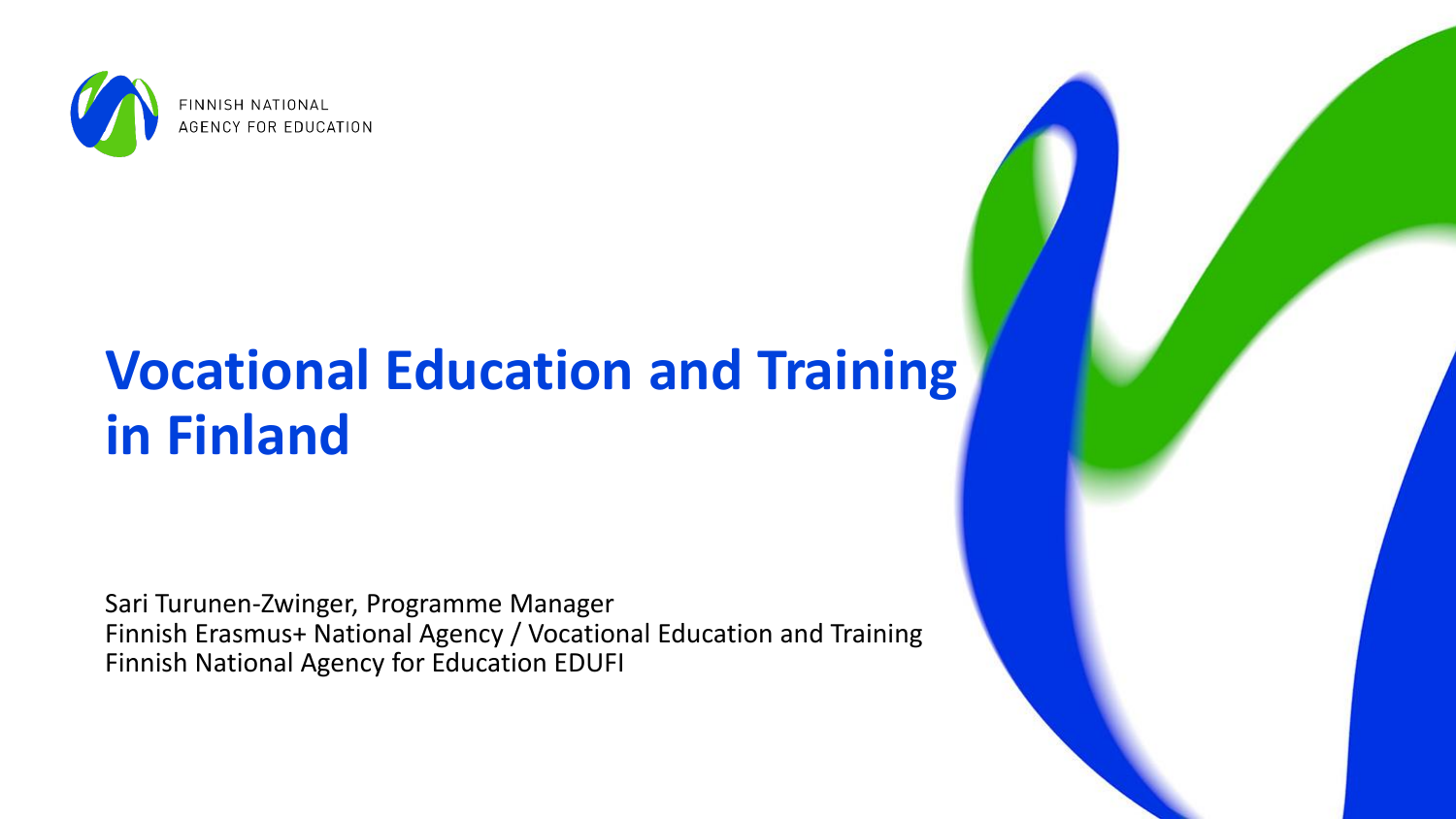# **Finnish VET for all young and adult**

- VET comprises **initial and further training**
- VET has many target groups:

**young people, adults and people in working life** who need upskilling or reskilling, unemployed

- Over 40 % of age group continues studies in VET directly **after basic education**
- **Eligibility for further studies**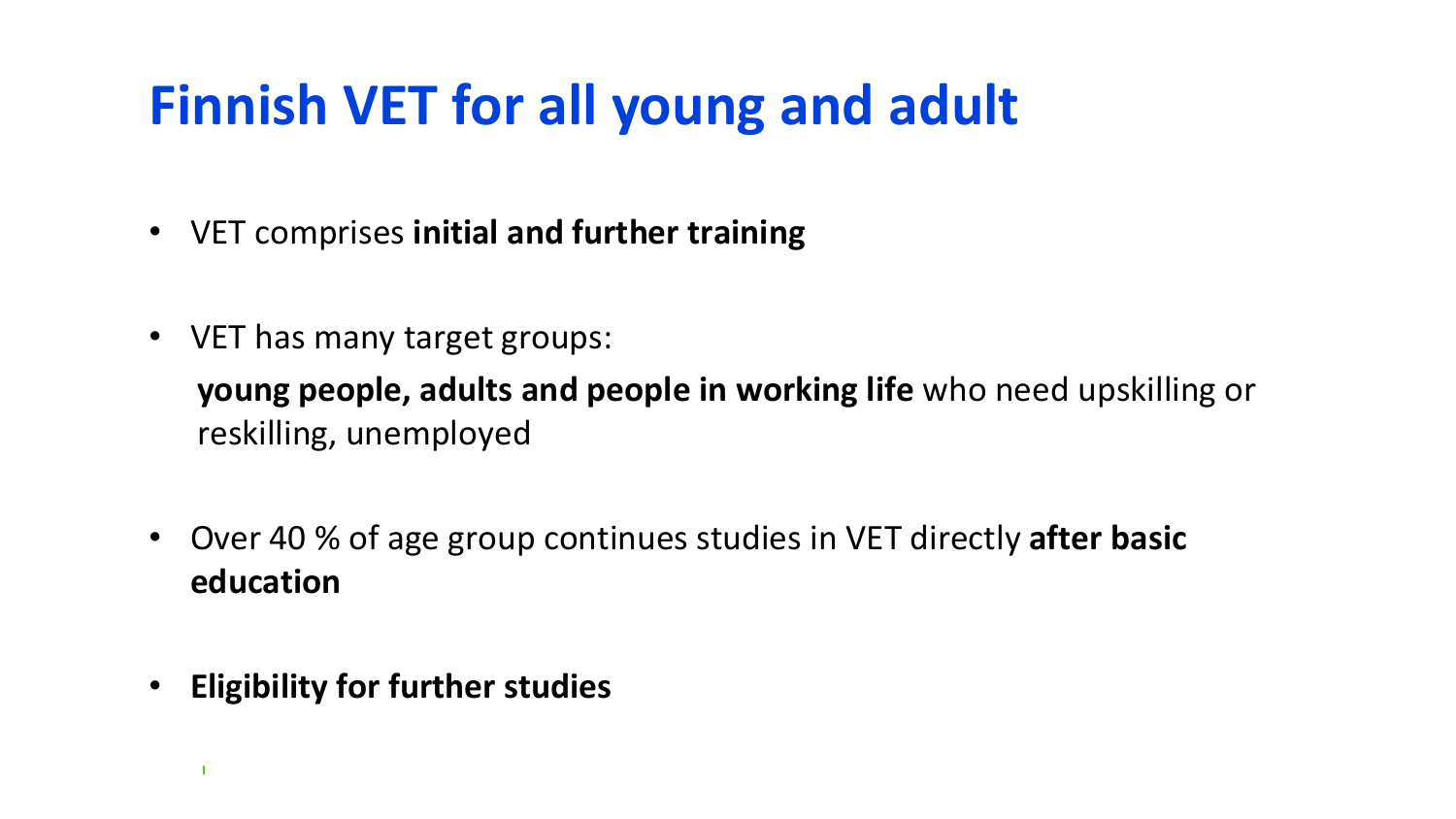#### **Finnish education system**

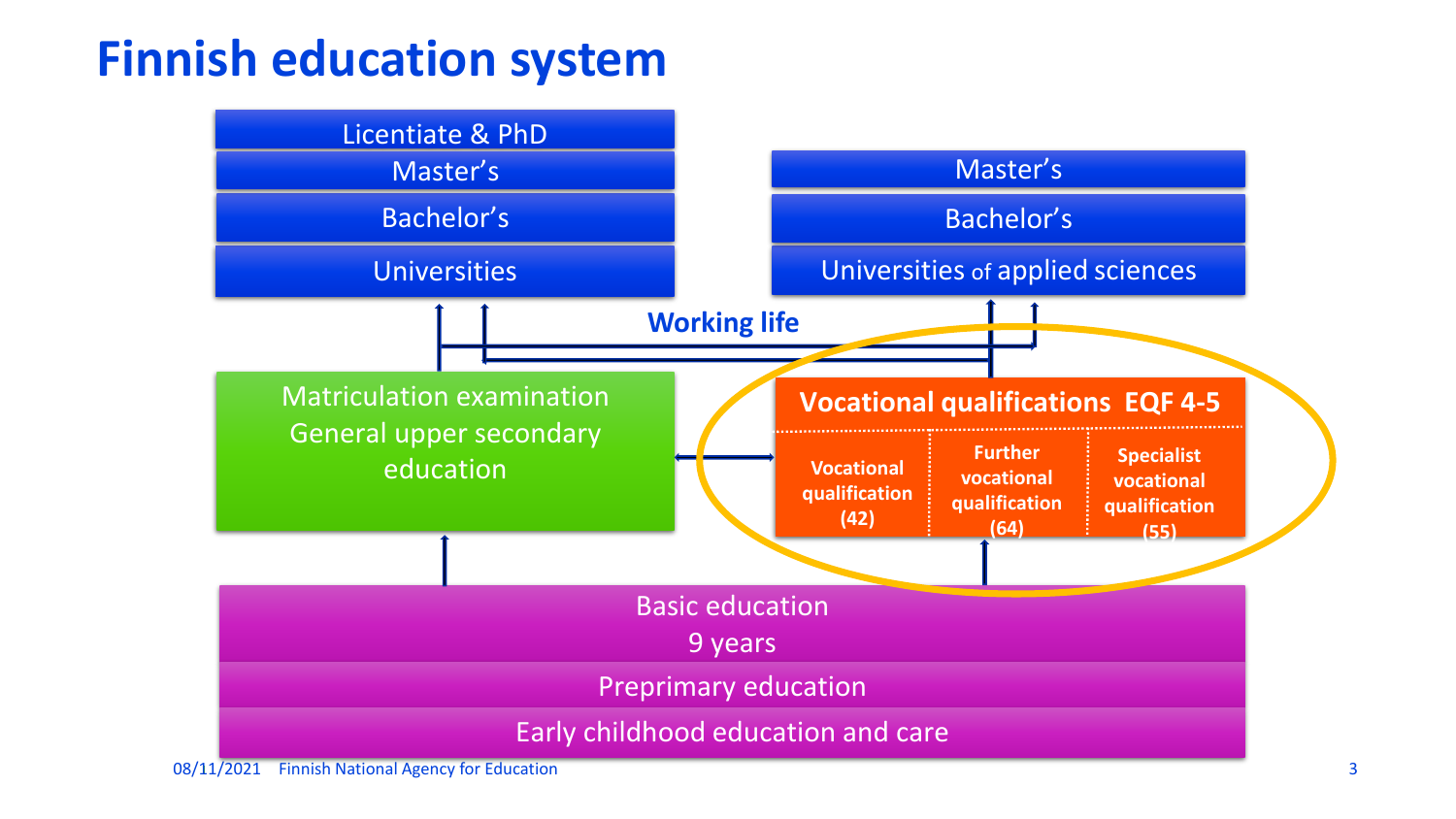# **Lifelong learning opportunities**

| <b>New VET students in 2020</b> | 128 270  |
|---------------------------------|----------|
| $15 - 19$                       | 35 4 88  |
| $20 - 24$                       | 17636    |
| $25 - 29$                       | 14 9 38  |
| $30 - 34$                       | 13 5 64  |
| $35 - 39$                       | 13 169   |
| $40 - 44$                       | 11 2 3 3 |
| 45 - 49                         | 8718     |
| $50 - 54$                       | 7 3 7 5  |
| $55 - 59$                       | 4885     |
| $60 -$                          | 1 2 6 4  |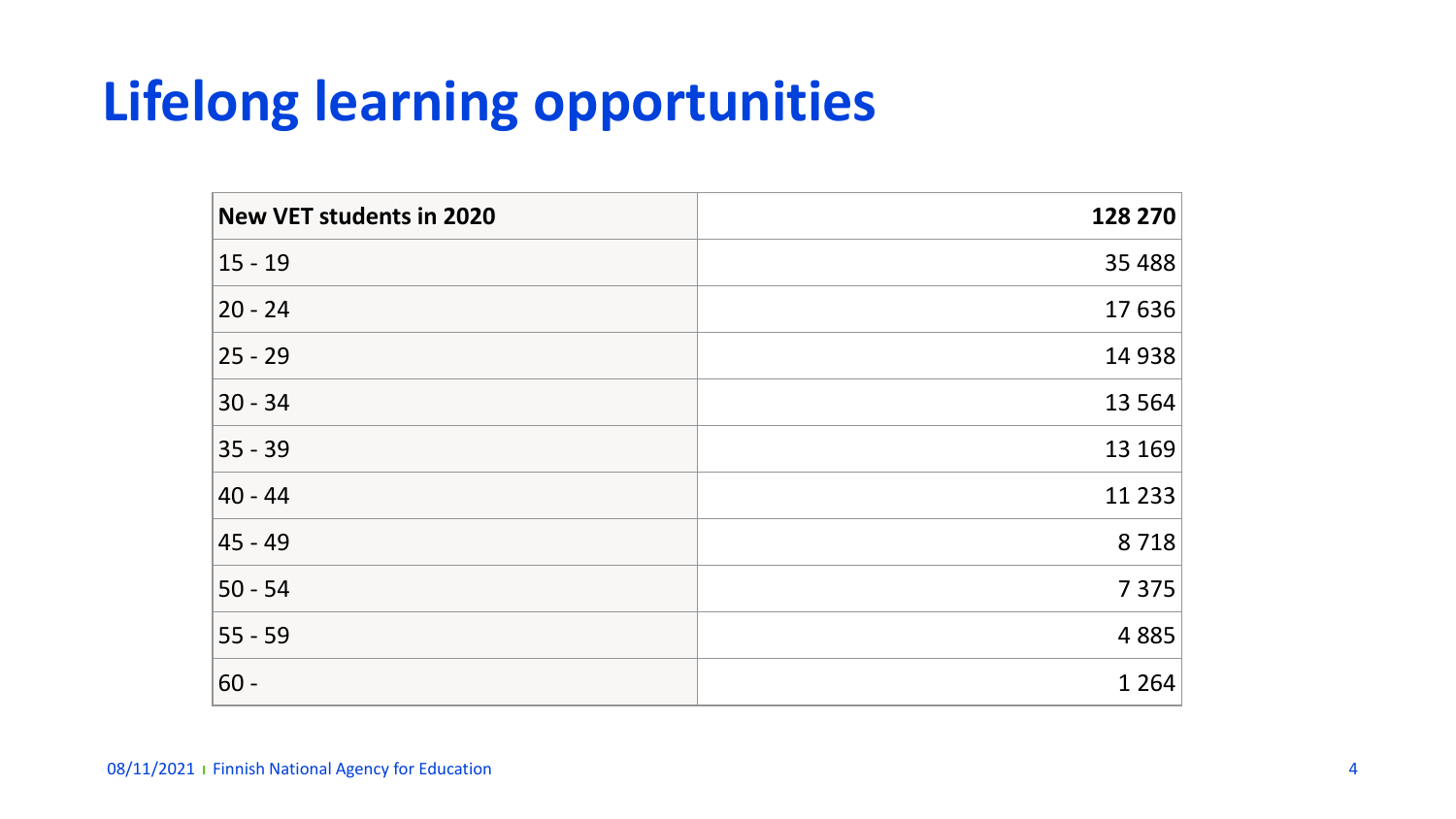#### **Finnish VET providers**

- A **nationally comprehensive VET network** with 146 providers
	- Municipalities, joint federations of municipalities and private organisations
- High **autonomy of VET institutions**: steering and national quality evaluations, but no inspectorate
- **State funding** is since 2018 divided into three parts: 1) *core funding* (based on target student years set by the Ministry), 2) *performance funding* (based on completed degrees and parts of degrees), 3) *effectiveness funding* (based on employment of students, transition to further studies and feedback from students and working life).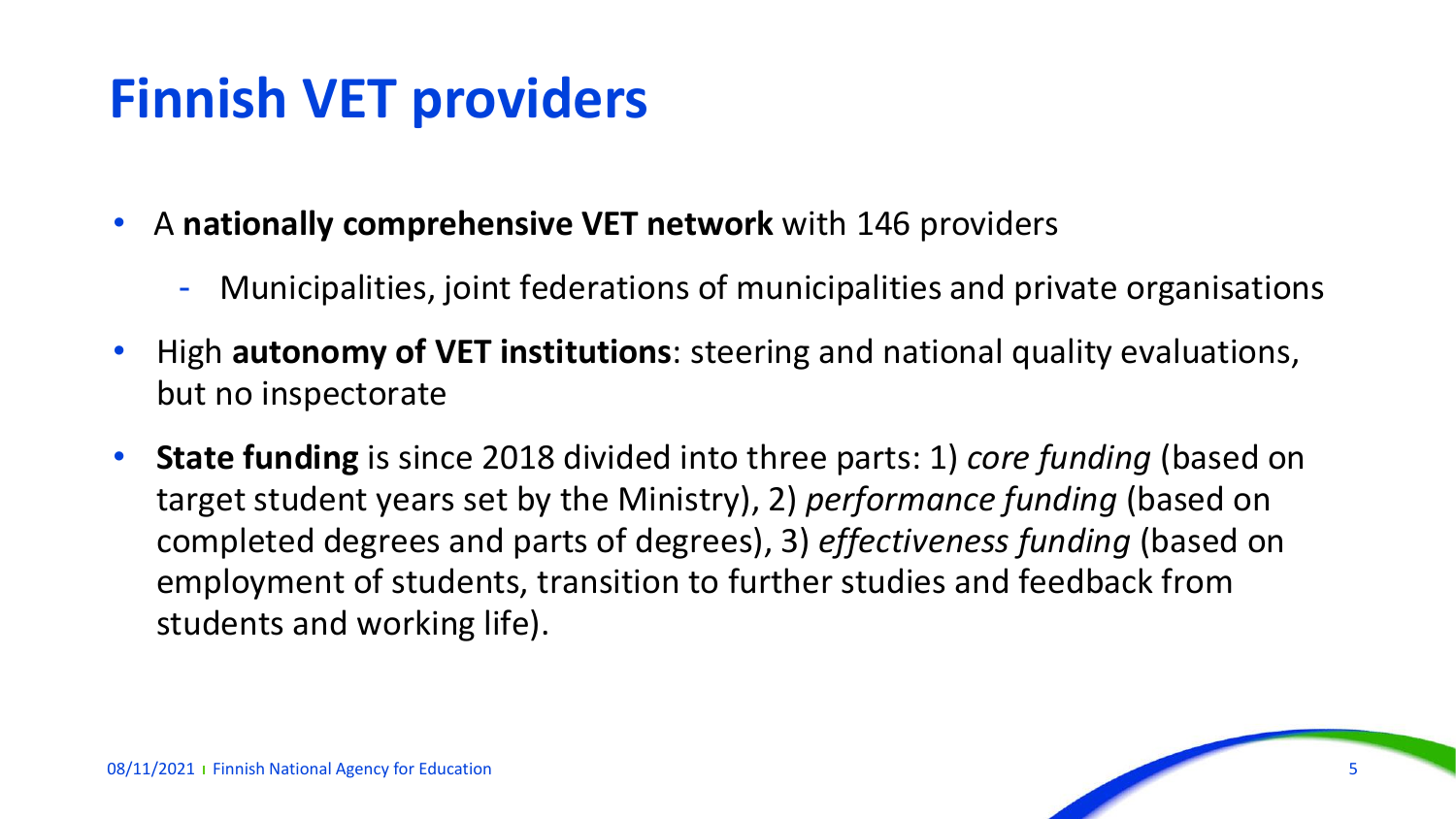#### **Principles of vocational training (VET reform 2018)**

competencies

learning environments

**Competence-based** 

**Individuality and customer orientation** • Student's skills, learning abilities, life situation and career plans are taken into account when planning his/her education and training

• Students can acquire their skills in many different ways in versatile

• Recognition of prior learning is done before acquisition of needed

- Individual study paths mean that the content and duration of studies may vary from student to student
- **Working life –orientation**
- VET qualifications are developed together for the needs of working life
- The training is planned and implemented together with working life
- On-the-job training is carried out in different forms (training contract / apprenticeship contract)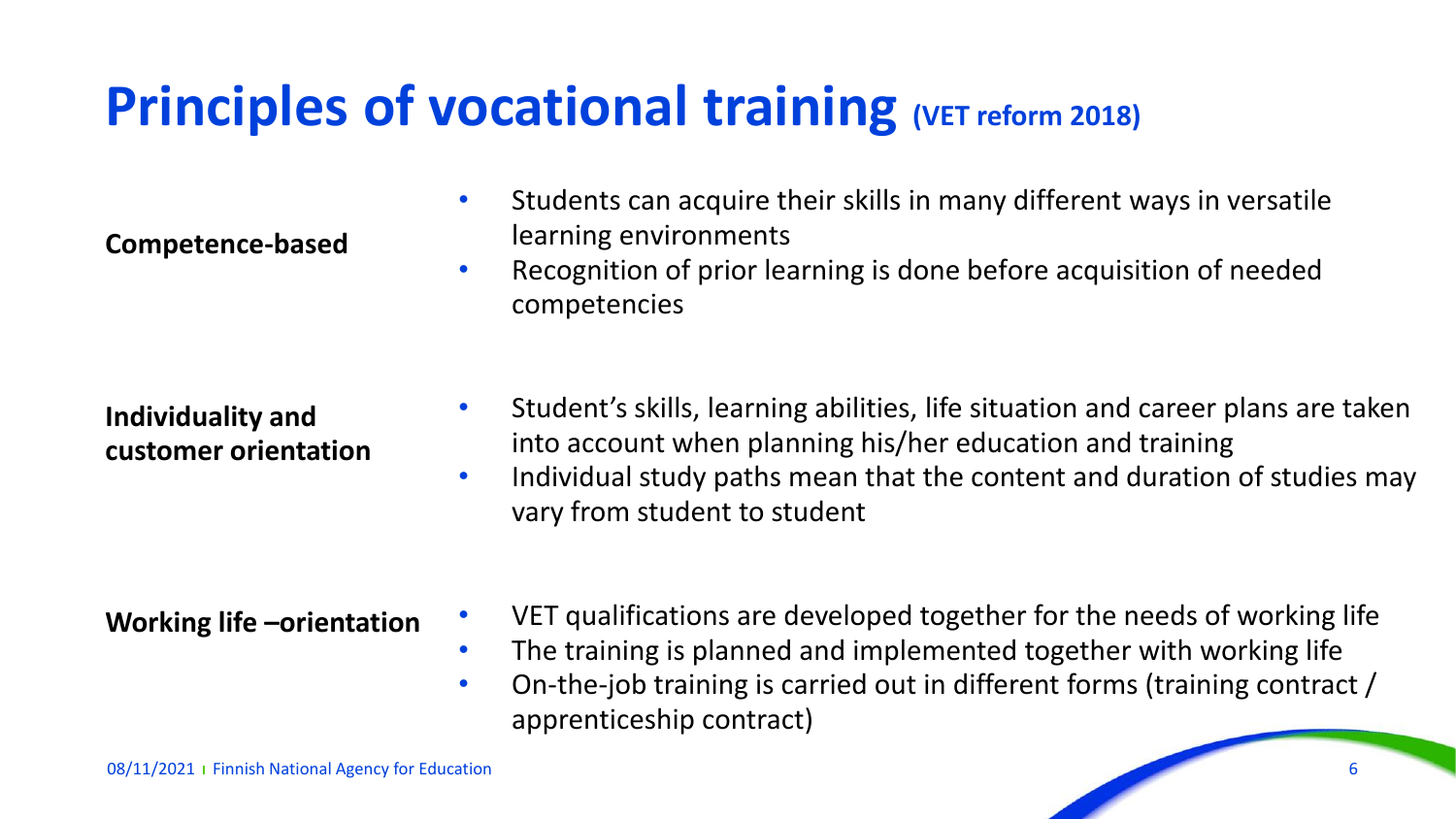# **Internationalisation in VET**

- $\checkmark$  Needs of the labour market and individuals
- $\checkmark$  Attractiveness and image of the VET-sector
- $\checkmark$  Development and quality
- ❑ Student mobility on-the-job learning abroad for better skills and careers
- ❑ Teachers developing language, vocational and intercultural skills
- ❑ Development projects related to curricula, pedagogic methods, virtual learning etc.
- Internationalisation of VET is interlinked with institutions own strategic goals and the needs of the labour market
- International skills also in qualification requirements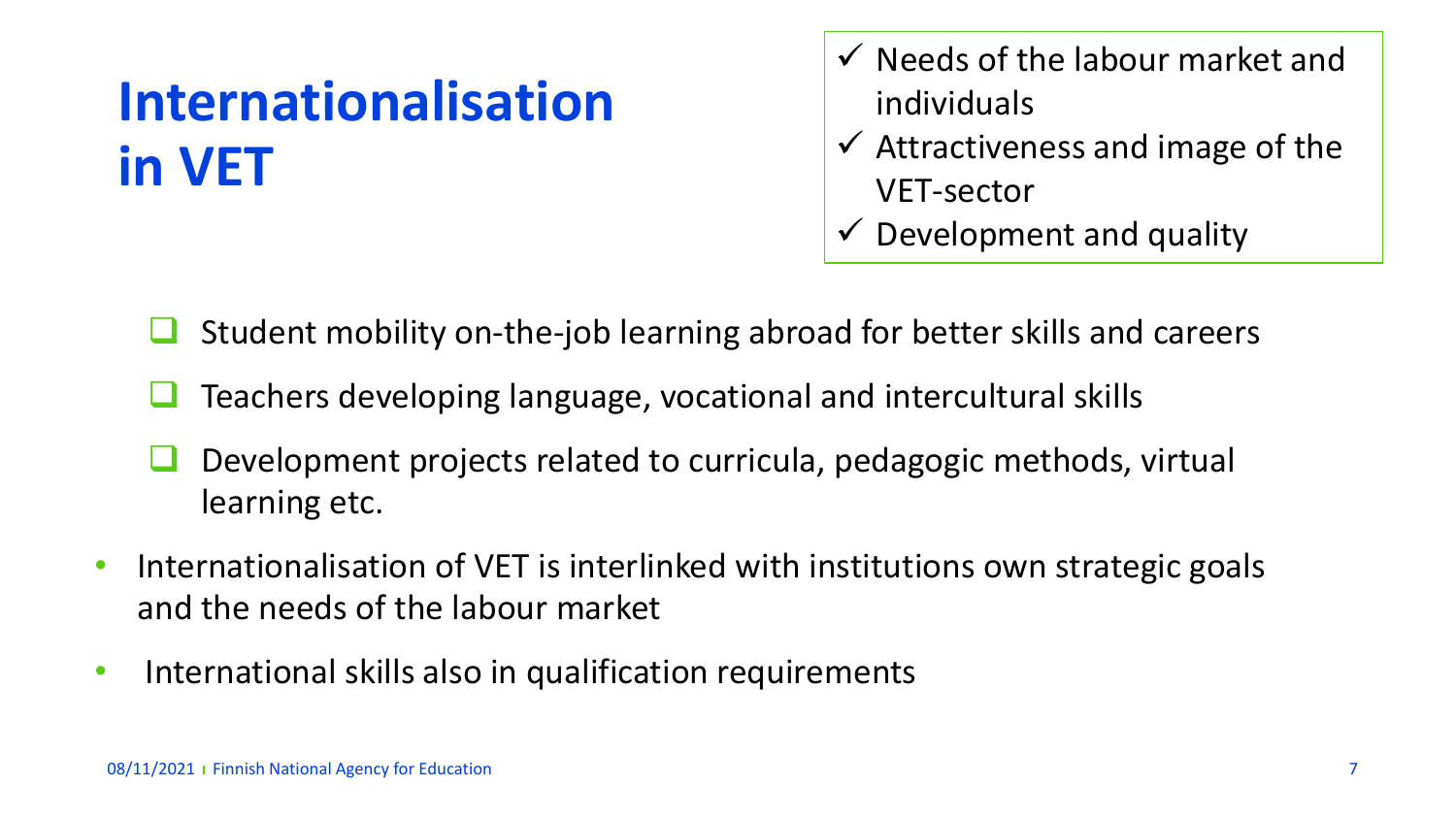#### **Student mobility development**

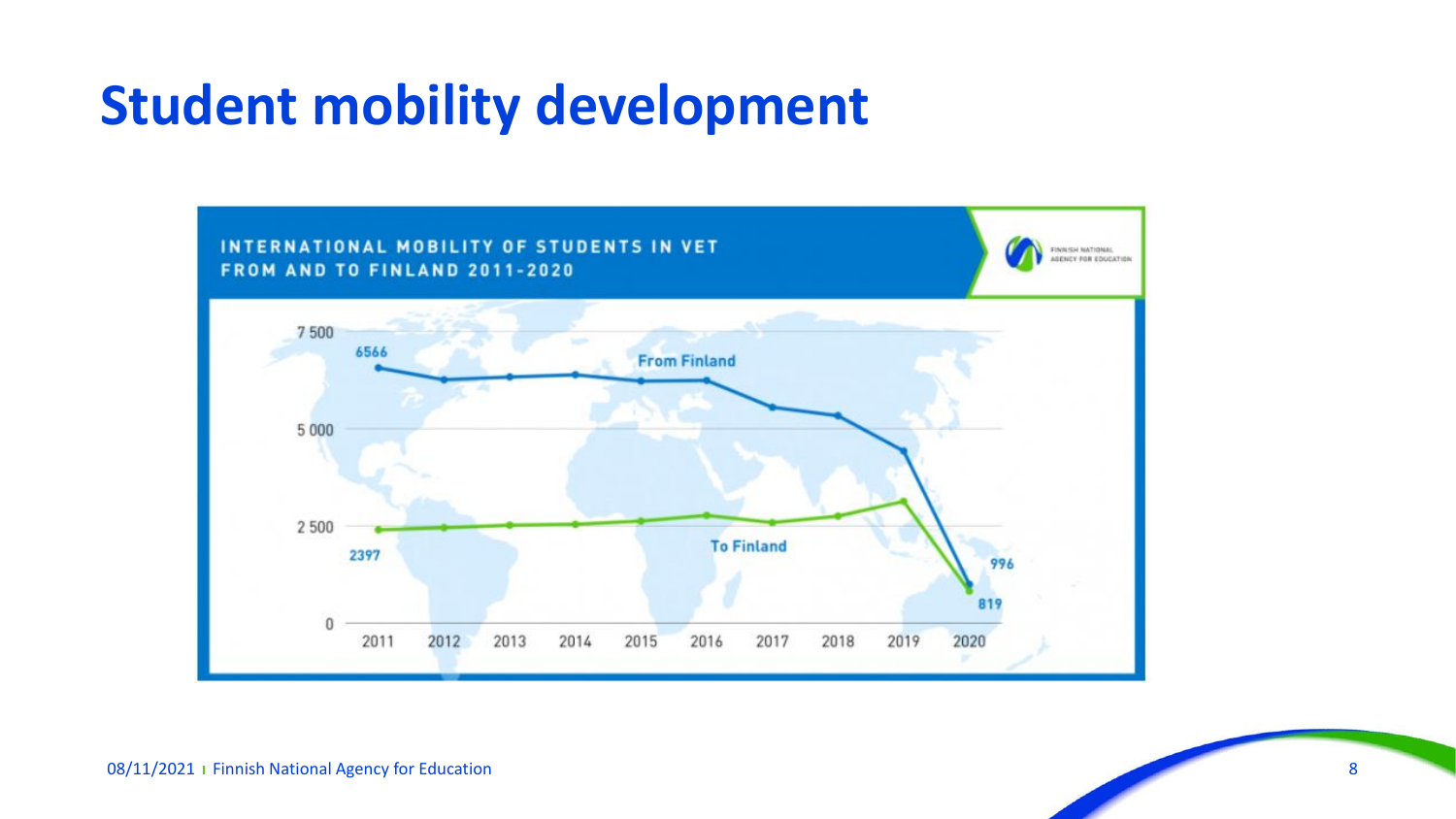### **Funding of student mobility**

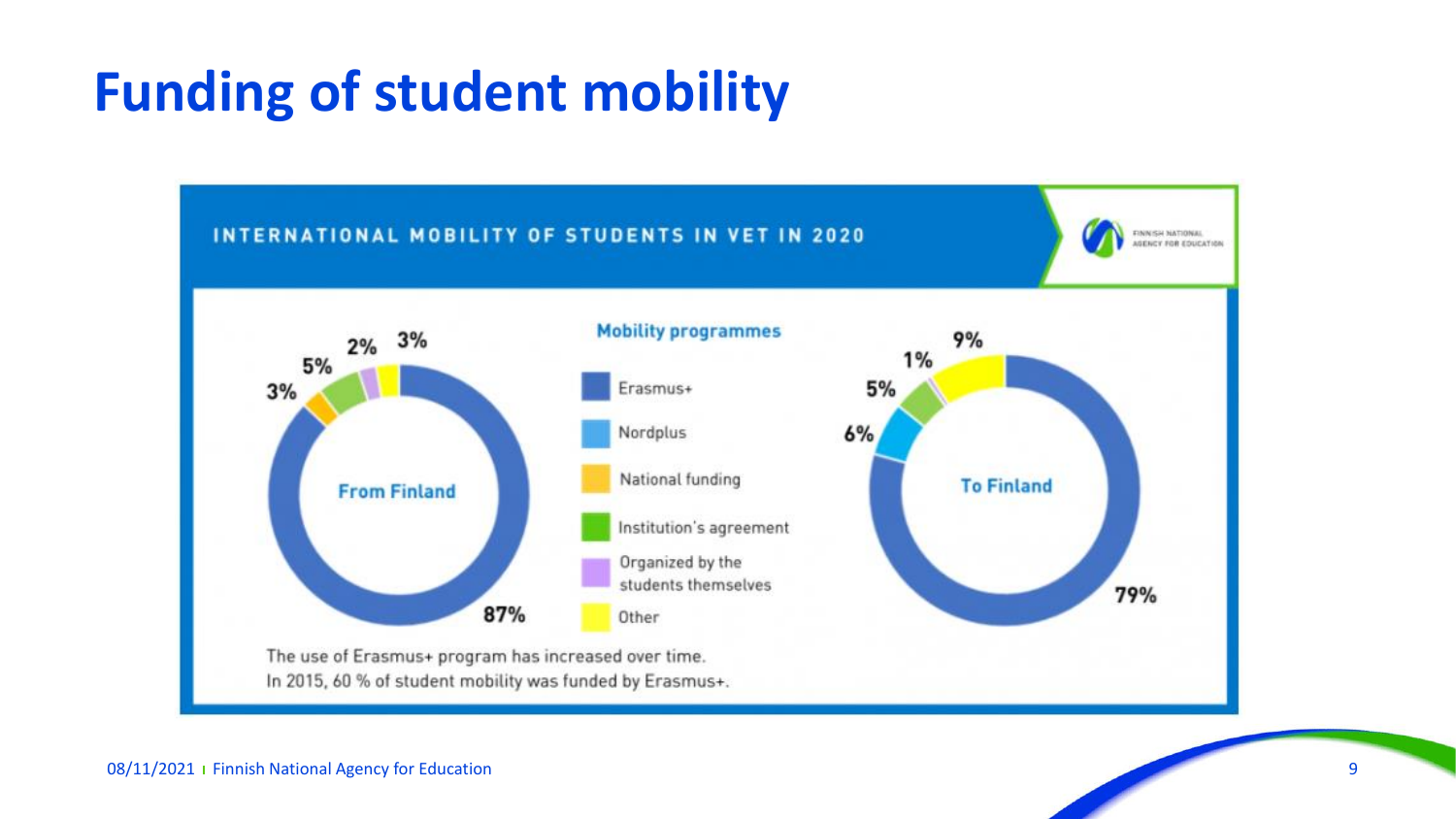#### **Staff mobility development**



From abroad to Finland

From Finland abroad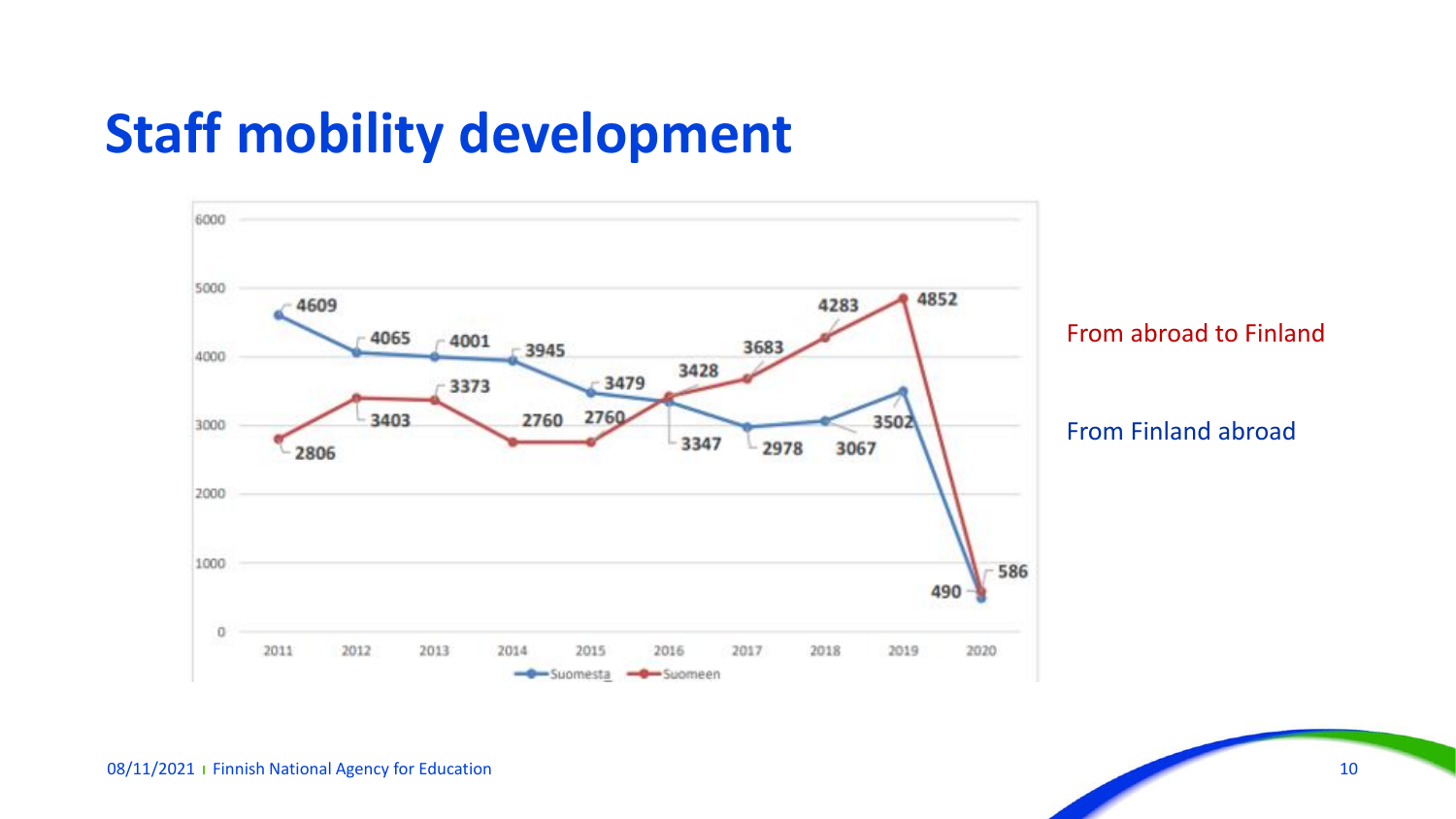## **Strategic internationalisation**

- **Practical guidance and advice** for the strategic planning of international cooperation to VET training providers.
- Caters to both small and large institutions, to countries and to VET systems at different stages of internationalisation.
- Builds first and foremost on EU cooperation, but also takes global aspects into account.
- Contains **tools** for the 'strategic journey' & evaluation and continuous development.
- https://ec.europa.eu/programmes/erasmus plus/sites/default/files/go\_international practical guide on strategic internationalisati on\_in\_vet.pdf